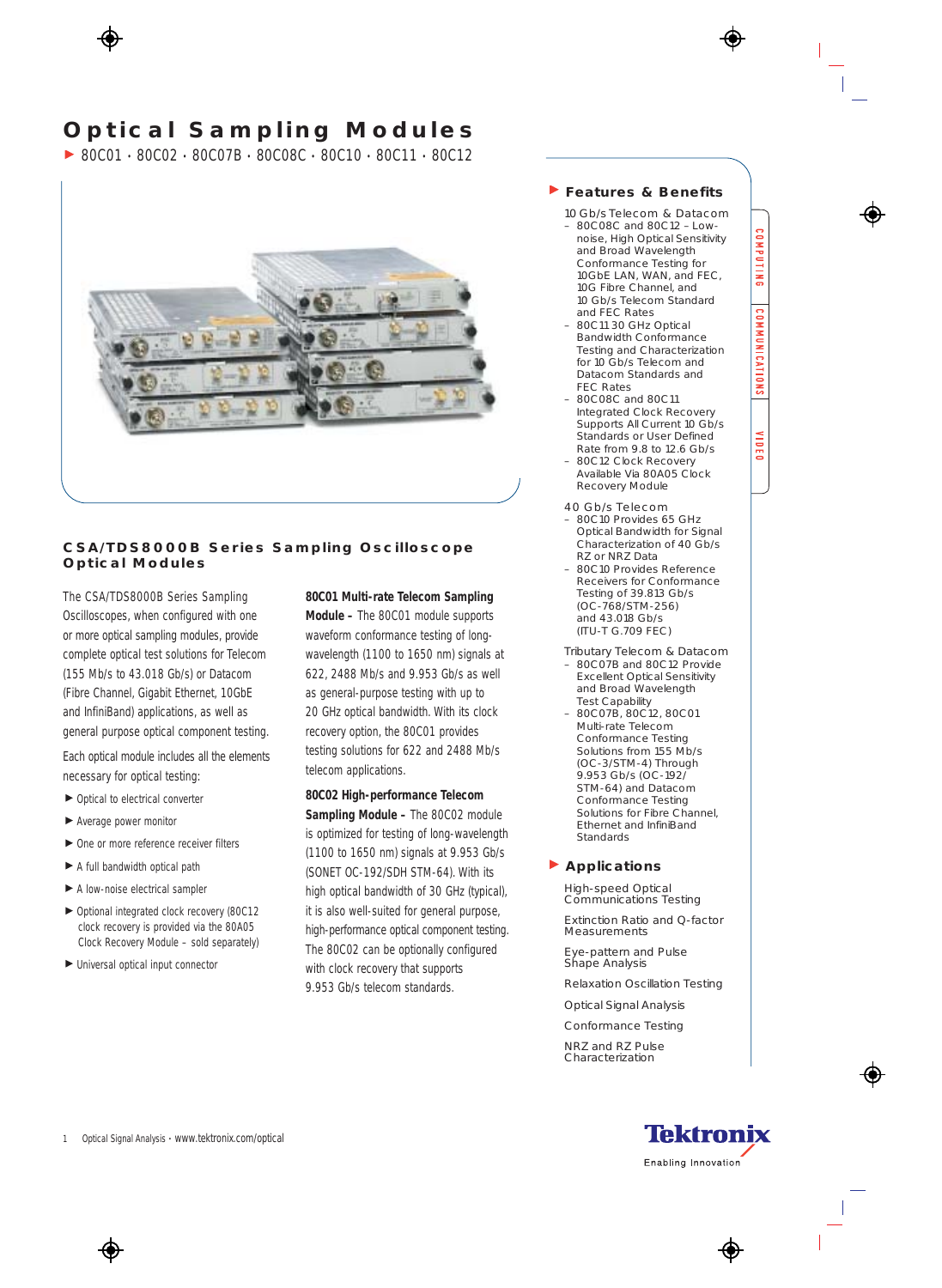**80C07B Multi-rate, Datacom & Telecom Optical Sampling Module –** The 80C07B module is a broad wavelength (700 to 1650 nm) multi-rate optical sampling module optimized for testing datacom/telecom signals from 155 to 2500 Mb/s. With its amplified O/E converter design, this module provides excellent signal-to-noise performance, allowing users to examine low-power optical signals. The 80C07B can be optionally configured with clock recovery that supports 155, 622, 1063, 1250, 2125, 2488, 2500 and 2666 Mb/s rates.

**80C08C Multi-rate, Datacom & Telecom Optical Sampling Module with 10GbE Forward Error Correction –** The 80C08C module is a broad wavelength (700 to 1650 nm) multi-rate optical sampling module providing datacom rate testing for 10GbE applications at 9.953, 10.3125, 11.0957 Gb/s and 10G Fibre Channel applications at 10.51875 Gb/s. The 80C08C also provides telecom rate testing at 9.953, 10.664, and 10.709 Gb/s. With its amplified O/E converter design, this module provides excellent signalto-noise performance and high optical sensitivity, allowing users to examine lowpower level optical signals. The 80C08C can be optionally configured with clock recovery options that can support any standard or user defined rate in the continuous range from 9.8 to 12.6 Gb/s.

# **80C10 65 GHz 40 Gb/s Optical Sampling Module with 43 Gb/s ITU-T G.709**

**Forward Error Correction –** The 80C10 module provides integrated and selectable reference receiver filtering, enabling conformance testing at either 1310 nm or 1550 nm for 39.813 Gb/s (OC-768/STM-256) and 43.018 Gb/s (43 Gb/s ITU-T G.709 FEC) rates. In addition to the filter rates, the user may also choose selectable bandwidths of 30 GHz or 65 GHz for optimal noise vs. bandwidth performance for accurate signal characterization. The 80C10 is optionally available in a bundled ordering configuration which includes a 70+ GHz electrical sampling channel.

**80C11 Multi-rate, Datacom & Telecom Optical Sampling Module –** The 80C11 module is a long wavelength (1100 to 1650 nm) multi-rate optical sampling module optimized for testing 10 Gb/s datacom and telecom standard rates at 9.953, 10.3125, 10.51875, 10.664, 10.709, and 11.0957 Gb/s. With its high optical bandwidth of up to 30 GHz (typical) it is wellsuited for general purpose high-performance 10 Gb/s optical component testing. The 80C11 can be optionally configured with clock recovery options that can support any standard or user defined rate in the continuous range from 9.8 to 12.6 Gb/s.

**80C12 Multi-rate, Datacom & Telecom Optical Sampling Module –** The 80C012 module is a broad wavelength (700 to 1650 nm) multi-rate optical sampling module providing 1G, 2G, and 4G telecom and datacom testing. This highly flexible module can be configured to support either lower data rate applications (1 to 4 Gb/s) or a wide variety of 10 Gb/s applications. The low data rate applications include: 1, 2, and 4 Fibre Channel and "by 4" wavelength division multiplex standards such as 10G Base-X4 and 4-Lane 10 Gb/s Fibre Channel. The supported 10 Gb/s application includes both datacom and telecom application. The supported 10 Gb/s datacom applications include 10GbE applications at 9.953, 10.3125, 11.0957 Gb/s and 10G Fibre Channel applications at 10.51875 Gb/s. The 80C12 also provides telecom rate testing at 9.953, 10.664, and 10.709 Gb/s. With its amplified O/E converter design, this module provides excellent signal-to-noise performance and high optical sensitivity, allowing users to examine lowpower level optical signals. Clock recovery for the 80C12 is provided via the 80A05 (sold separately).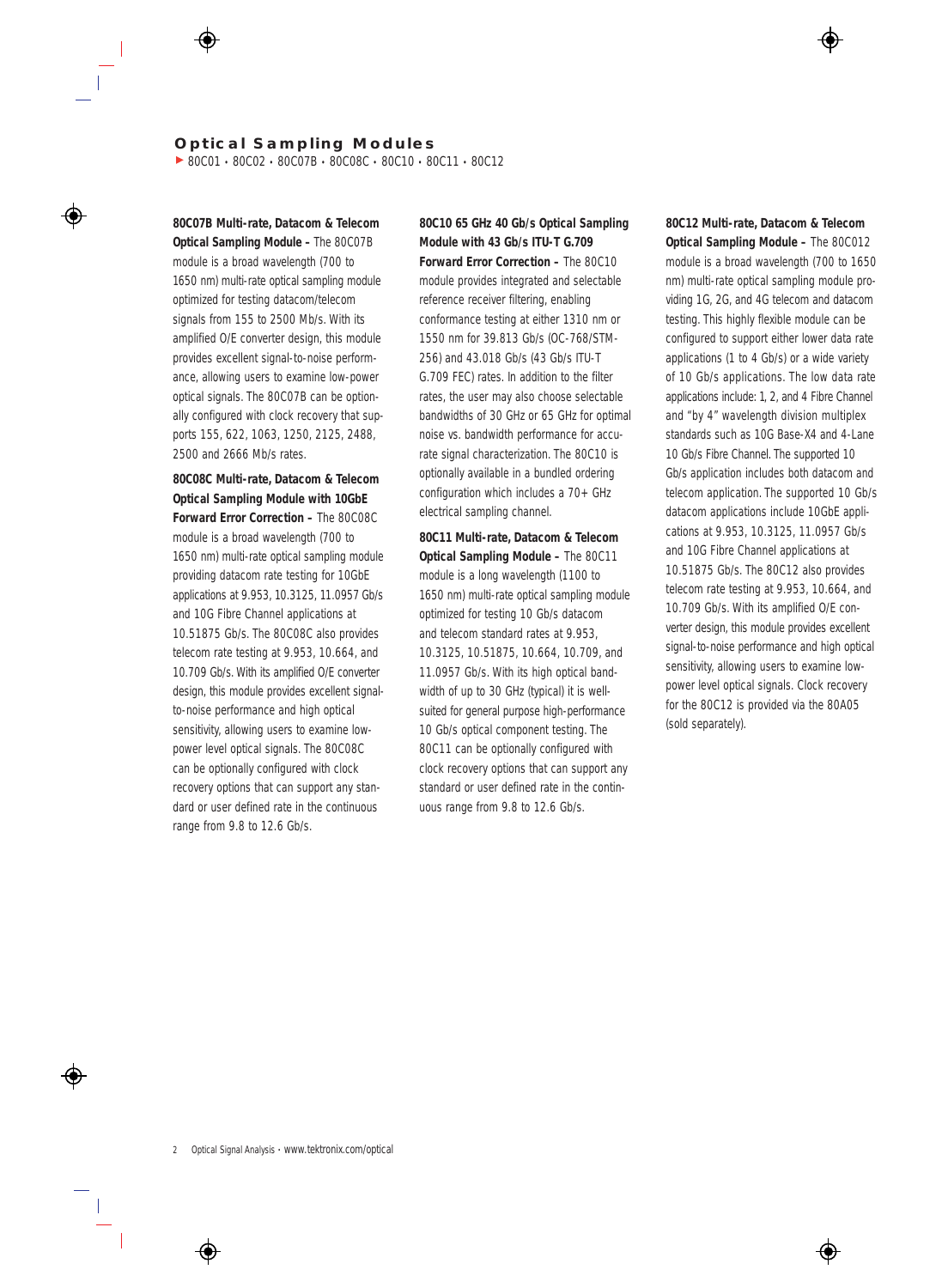80C01 • 80C02 • 80C07B • 80C08C • 80C10 • 80C11 • 80C12

### **Optical Modules**

| Module                            |               | 80C01            |               | 80C02         |                 |                 |                 |                 |                 | 80C07B          |                 |                 |                 |                 |                 |
|-----------------------------------|---------------|------------------|---------------|---------------|-----------------|-----------------|-----------------|-----------------|-----------------|-----------------|-----------------|-----------------|-----------------|-----------------|-----------------|
| Option                            |               | <b>CR</b>        |               | <b>CR</b>     | F <sub>1</sub>  | F <sub>2</sub>  | F <sub>3</sub>  | F <sub>4</sub>  | F <sub>5</sub>  | F <sub>6</sub>  | F <sub>7</sub>  | F <sub>8</sub>  | F <sub>9</sub>  | F <sub>10</sub> | CR <sub>1</sub> |
| Bandwidth<br>(GHz)                | 20            | 20               | 30            | 30            | 2.5             | 2.5             | 2.5             | 2.5             | 2.5             | 2.5             | 2.5             | 2.5             | 2.5             | 2.5             | 2.5             |
| Wavelength<br>Range (nm)          | 1100-<br>1650 | $1100 -$<br>1650 | 1100-<br>1650 | 1100-<br>1650 | $700 -$<br>1650 | $700 -$<br>1650 | $700 -$<br>1650 | $700 -$<br>1650 | $700 -$<br>1650 | $700 -$<br>1650 | $700 -$<br>1650 | $700 -$<br>1650 | $700 -$<br>1650 | $700 -$<br>1650 | $700 -$<br>1650 |
| Fiber Input<br>$(\mu m)$          | 9             | 9                | 9             | 9             | 9 &<br>62.5     | 9 &<br>62.5     | 9 &<br>62.5     | 9 &<br>62.5     | 9 &<br>62.5     | 9 &<br>62.5     | 9 &<br>62.5     | 9 &<br>62.5     | 9 &<br>62.5     | 9 &<br>62.5     | 9 &<br>62.5     |
| Mask Test<br>Sensitivity<br>(dBm) | $-8$          | $-8$             | $-9$          | $-9$          | $-22$           | $-22$           | $-22$           | $-22$           | $-22$           | $-22$           | $-22$           | $-22$           | $-22$           | $-22$           | $-22$           |
| Number of<br>Channels             |               |                  |               |               |                 |                 | $\mathbf{1}$    |                 |                 |                 |                 |                 |                 |                 |                 |

Rates Supported: ■ =Filter, ◆ =Optical Clock Recovery, ⊕=Electrical Clock Recovery

| 155 Mb/s                                       |                     | $\blacksquare$ | п | $\blacksquare$ | п |   |                |   |                |   |                | ٠ |
|------------------------------------------------|---------------------|----------------|---|----------------|---|---|----------------|---|----------------|---|----------------|---|
| 622 Mb/s<br>$\blacksquare$<br>$\bullet$        |                     | $\blacksquare$ |   |                |   | п | п              | п |                |   | ш              | ۰ |
| 1063 Mb/s                                      |                     |                | п |                |   | п |                |   | п              | п |                | ۰ |
| 1250 Mb/s                                      |                     |                |   | $\blacksquare$ |   |   | $\blacksquare$ |   | $\blacksquare$ |   | $\blacksquare$ | ۰ |
| 2125 Mb/s                                      |                     |                |   |                | п |   |                | п |                | п | п              | ۰ |
| 2488 Mb/s                                      |                     | $\blacksquare$ | ш | п              | п | п | ш              | п | п              | п | п              | ۰ |
| 2500 Mb/s<br>$\blacksquare$<br>$\blacklozenge$ |                     | $\blacksquare$ | п | $\blacksquare$ | ш | п | п              | п | $\blacksquare$ | п | п              | ۰ |
| 3.125 Gb/s                                     |                     |                |   |                |   |   |                |   |                |   |                |   |
| 3.188 Gb/s                                     |                     |                |   |                |   |   |                |   |                |   |                |   |
| 3.32 Gb/s                                      |                     |                |   |                |   |   |                |   |                |   |                |   |
| $4.25$ Gb/s                                    |                     |                |   |                |   |   |                |   |                |   |                |   |
| 9.95 Gb/s<br>п                                 | $\blacksquare$<br>۰ |                |   |                |   |   |                |   |                |   |                |   |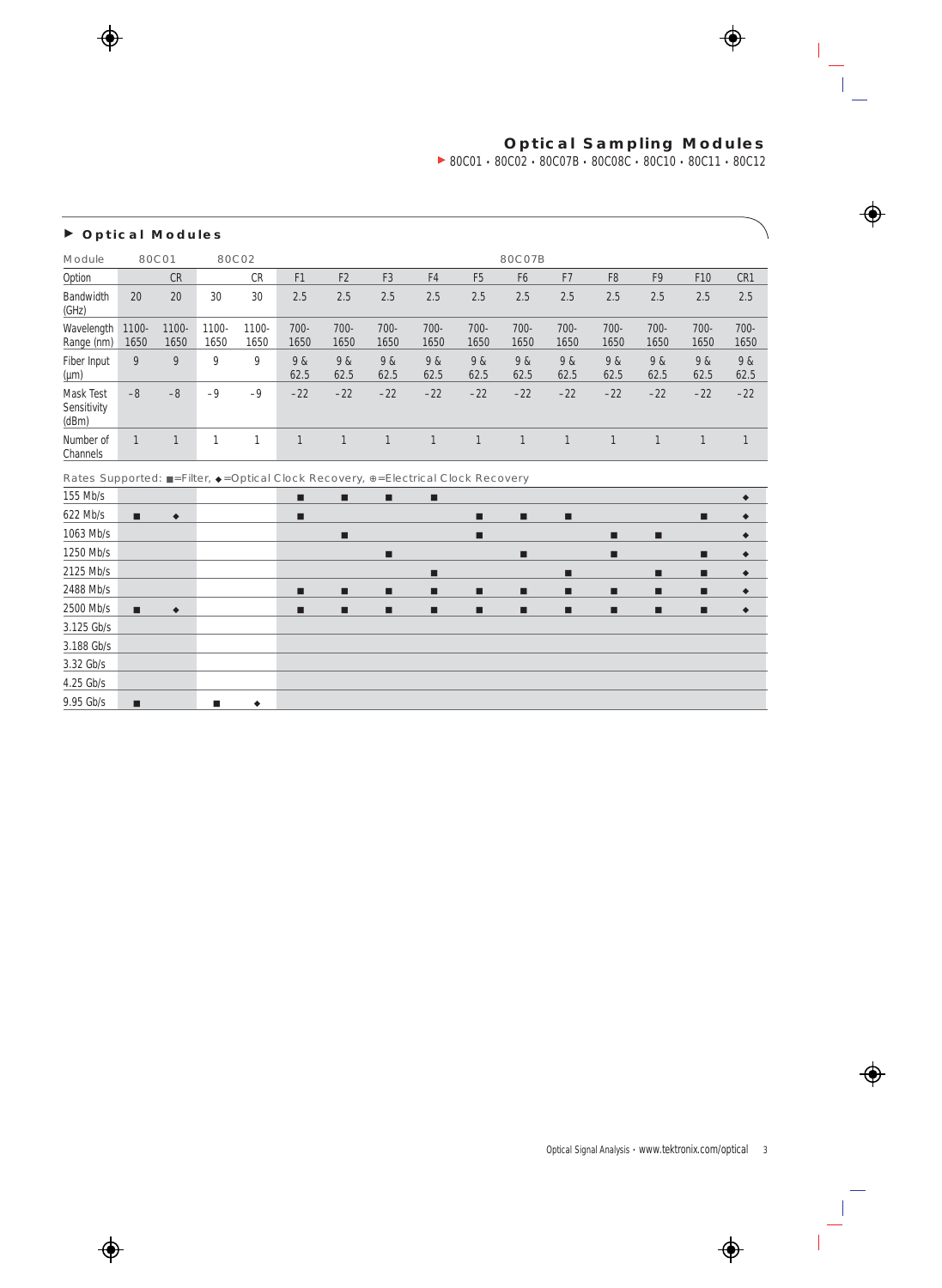80C01 • 80C02 • 80C07B • 80C08C • 80C10 • 80C11 • 80C12

|  |  |  | ▶ Optical Modules (continued) |
|--|--|--|-------------------------------|
|--|--|--|-------------------------------|

| Module                         |             |                 | 80C08C          |             | 80C10                  |           |                 | 80C11           |                 |           |
|--------------------------------|-------------|-----------------|-----------------|-------------|------------------------|-----------|-----------------|-----------------|-----------------|-----------|
| Option                         |             | CR <sub>1</sub> | CR <sub>2</sub> | CR4         |                        |           | CR <sub>1</sub> | CR <sub>2</sub> | CR <sub>3</sub> | CR4       |
| Bandwidth<br>(GHz)             | 10          | 10              | 10              | 10          | 65                     | 30        | 30              | 30              | 30              | 30        |
| Wavelength<br>Range (nm)       | 700-1650    | 700-1650        | 700-1650        | 700-1650    | 1290-1330<br>1530-1570 | 1100-1650 | 1100-1650       | 1100-1650       | 1100-1650       | 1100-1650 |
| Fiber Input<br>$(\mu m)$       | 9 &<br>62.5 | 9 &<br>62.5     | 9 &<br>62.5     | 9 &<br>62.5 | 9                      | 9         | 9               | 9               | 9               | 9         |
| Mask Test<br>Sensitivity (dBm) | $-15$       | $-15$           | $-15$           | $-15$       | $\mathbf 0$            | $-9$      | $-9$            | $-9$            | $-9$            | $-9$      |
| Number of<br>Channels          |             |                 |                 |             |                        |           |                 |                 |                 |           |

Rates Supported: ■ =Filter, ◆ =Optical Clock Recovery, ⊕=Electrical Clock Recovery

| 9.95 Gb/s   | п |  |  | п | $\bullet$ |  |  |
|-------------|---|--|--|---|-----------|--|--|
| 10.31 Gb/s  | п |  |  | п |           |  |  |
| 10.52 Gb/s  | п |  |  | п |           |  |  |
| 10.66 Gb/s  |   |  |  | п |           |  |  |
| 10.71 Gb/s  |   |  |  | п |           |  |  |
| $11.1$ Gb/s | п |  |  |   |           |  |  |
| 39.81 Gb/s  |   |  |  |   |           |  |  |
| 43.02 Gb/s  |   |  |  |   |           |  |  |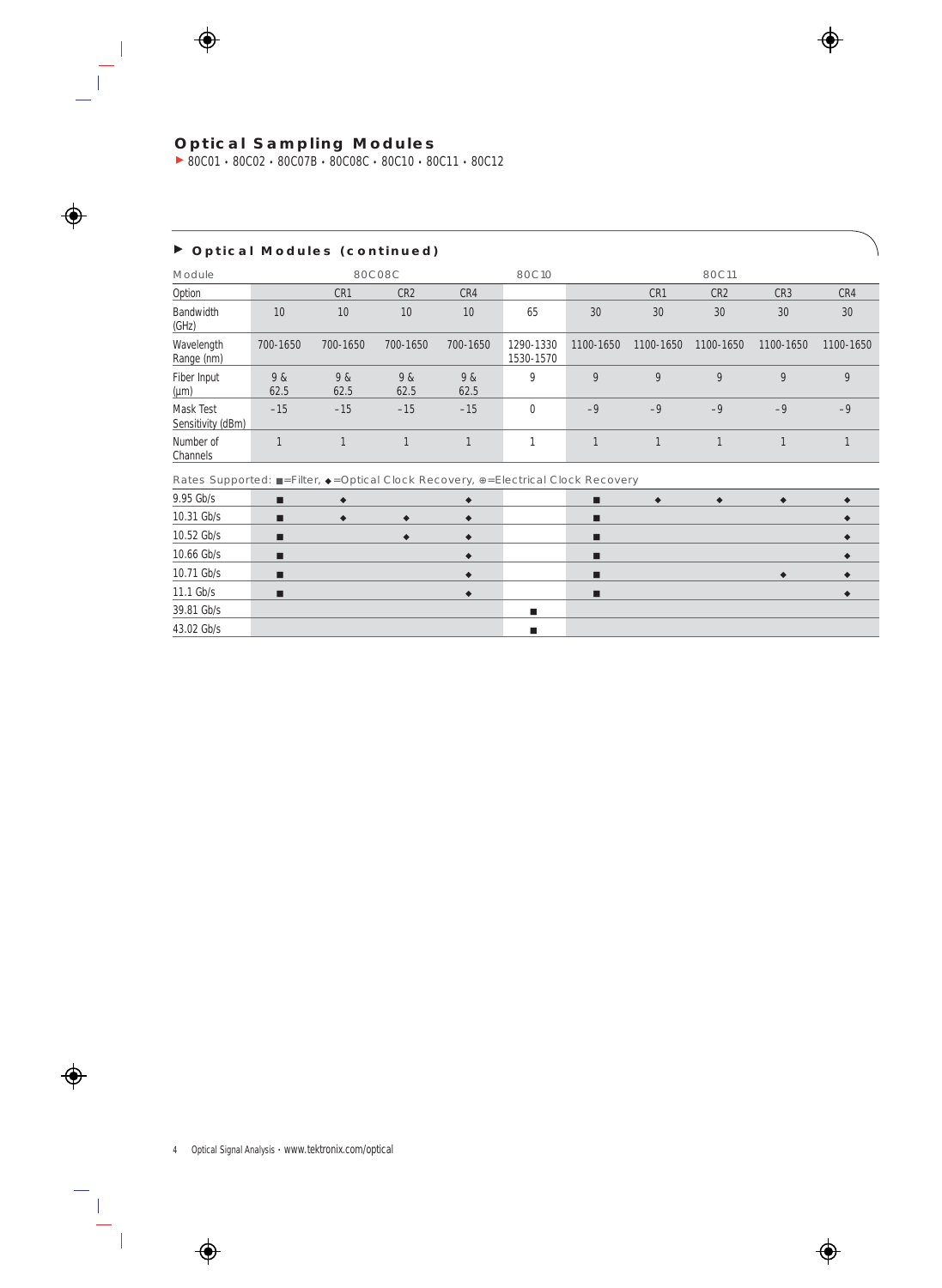80C01 • 80C02 • 80C07B • 80C08C • 80C10 • 80C11 • 80C12

### **Optical Modules (continued)**

| Module                         |                |                |                |                |                | 80C12          |             |             |           |           |
|--------------------------------|----------------|----------------|----------------|----------------|----------------|----------------|-------------|-------------|-----------|-----------|
| Option                         | F <sub>1</sub> | F <sub>2</sub> | F <sub>3</sub> | F <sub>4</sub> | F <sub>5</sub> | F <sub>6</sub> | <b>FC</b>   | 10G         | $CR^{*1}$ | $CR^{*2}$ |
| Bandwidth<br>(GHz)             | 4.25           | 9              | 9              | 4.25           | 9              | 9              | 9           | 10          |           |           |
| Wavelength<br>Range (nm)       | 700-1650       | 700-1650       | 700-1650       | 700-1650       | 700-1650       | 700-1650       | 700-1650    | 700-1650    |           |           |
| Fiber Input<br>$(\mu m)$       | 9 &<br>62.5    | 9 &<br>62.5    | 9 &<br>62.5    | 9 &<br>62.5    | 9 &<br>62.5    | 9 &<br>62.5    | 9 &<br>62.5 | 9 &<br>62.5 |           |           |
| Mask Test<br>Sensitivity (dBm) | $-15$          | $-15$          | $-15$          | $-15$          | $-15$          | $-15$          | $-15$       | $-12$       |           |           |
| Number of<br>Channels          |                |                |                |                |                |                |             |             |           |           |

#### Rates Supported: ■ =Filter, ◆ =Optical Clock Recovery, ⊕=Electrical Clock Recovery

| 155 Mb/s    |                |                |                |   |                |   |                |   | $\bullet$ | $\blacklozenge$ |
|-------------|----------------|----------------|----------------|---|----------------|---|----------------|---|-----------|-----------------|
| 622 Mb/s    |                |                |                |   |                |   |                |   | ۰         |                 |
| 1063 Mb/s   | п              |                | $\blacksquare$ |   |                |   |                |   | ۰         | ∙               |
| 1250 Mb/s   |                |                |                |   |                |   |                |   | ۰         |                 |
| 2125 Mb/s   | $\blacksquare$ | $\blacksquare$ | $\blacksquare$ | ш |                | п |                |   | $\bullet$ |                 |
| 2488 Mb/s   |                |                |                |   |                |   |                |   | $\bullet$ |                 |
| 2500 Mb/s   |                |                |                |   |                |   |                |   |           |                 |
| 3.125 Gb/s  |                |                |                | п | $\blacksquare$ | п | п              |   | $\bullet$ | ∙               |
| 3.188 Gb/s  |                |                |                | п | $\blacksquare$ | п | $\blacksquare$ |   | $\bullet$ |                 |
| $3.32$ Gb/s |                |                |                |   |                |   | п              |   | $\bullet$ |                 |
| 4.25 Gb/s   | п              | $\blacksquare$ |                | п | $\blacksquare$ |   |                |   | $\bullet$ |                 |
| 9.95 Gb/s   |                |                |                |   |                |   |                | п |           |                 |
| 10.31 Gb/s  |                |                |                |   |                |   |                | ٠ |           |                 |
| 10.52 Gb/s  |                |                |                |   |                |   |                | п |           |                 |
| 10.66 Gb/s  |                |                |                |   |                |   |                | п |           |                 |
| 10.71 Gb/s  |                |                |                |   |                |   |                | п |           |                 |
| $11.1$ Gb/s |                |                |                |   |                |   |                | ■ |           |                 |

 $*1$  With 80A05.

\*2With 80A05 Option 10G.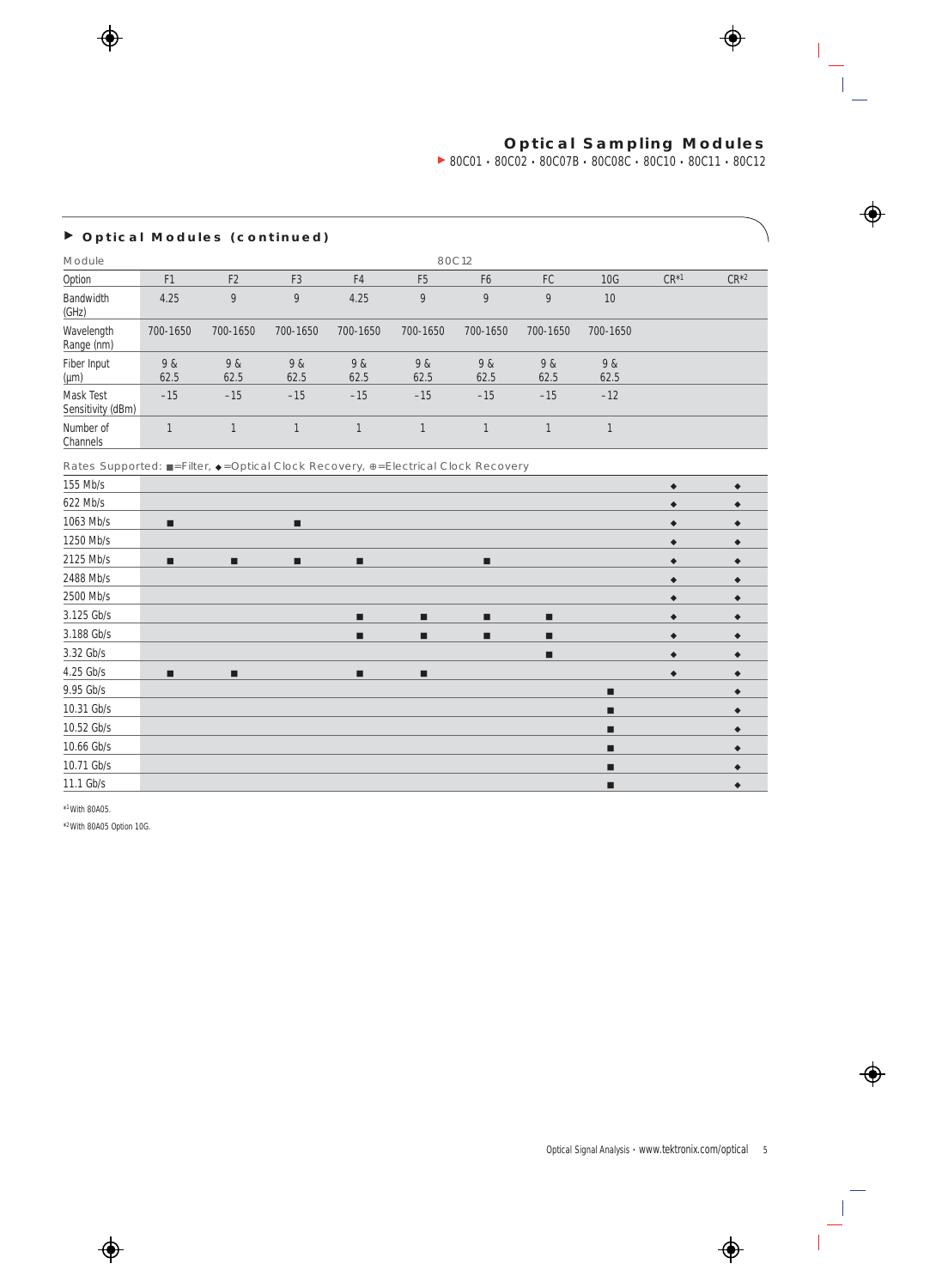80C01 • 80C02 • 80C07B • 80C08C • 80C10 • 80C11 • 80C12

### **Electrical Clock Recovery**

| Module                                        |          | 80A05    |
|-----------------------------------------------|----------|----------|
| Option                                        |          | 10G      |
| Rates Supported: @= Electrical Clock Recovery |          |          |
| 155 Mb/s                                      | $\oplus$ | $\oplus$ |
| 622 Mb/s                                      | $\oplus$ | $\oplus$ |
| 1063 Mb/s                                     | $\oplus$ | $\oplus$ |
| 1250 Mb/s                                     | $\oplus$ | $\oplus$ |
| 2125 Mb/s                                     | $\oplus$ | $\oplus$ |
| 2488 Mb/s                                     | $\oplus$ | $\oplus$ |
| 2500 Mb/s                                     | $\oplus$ | $\oplus$ |
| 3.125 Gb/s                                    | $\oplus$ | $\oplus$ |
| 3.188 Gb/s                                    | $\oplus$ | $\oplus$ |
| 3.32 Gb/s                                     | $\oplus$ | $\oplus$ |
| 4.25 Gb/s                                     | $\oplus$ | $\oplus$ |
| 9.95 Gb/s                                     |          | $\oplus$ |
| 10.31 Gb/s                                    |          | $\oplus$ |
| 10.52 Gb/s                                    |          | $\oplus$ |
| 10.66 Gb/s                                    |          | $\oplus$ |
| 10.71 Gb/s                                    |          | $\oplus$ |
| 11.1 Gb/s                                     |          | $\oplus$ |

| $\blacktriangleright$ Electrical Modules |       |        |       |       |       |  |  |  |  |  |
|------------------------------------------|-------|--------|-------|-------|-------|--|--|--|--|--|
| Module                                   | 80E01 | 80E012 | 80E03 | 80E04 | 80E06 |  |  |  |  |  |
| Bandwidth (GHz)                          | 50    | 12.5   | 20    | 20    | 70    |  |  |  |  |  |
| Number of Channels                       |       |        |       |       |       |  |  |  |  |  |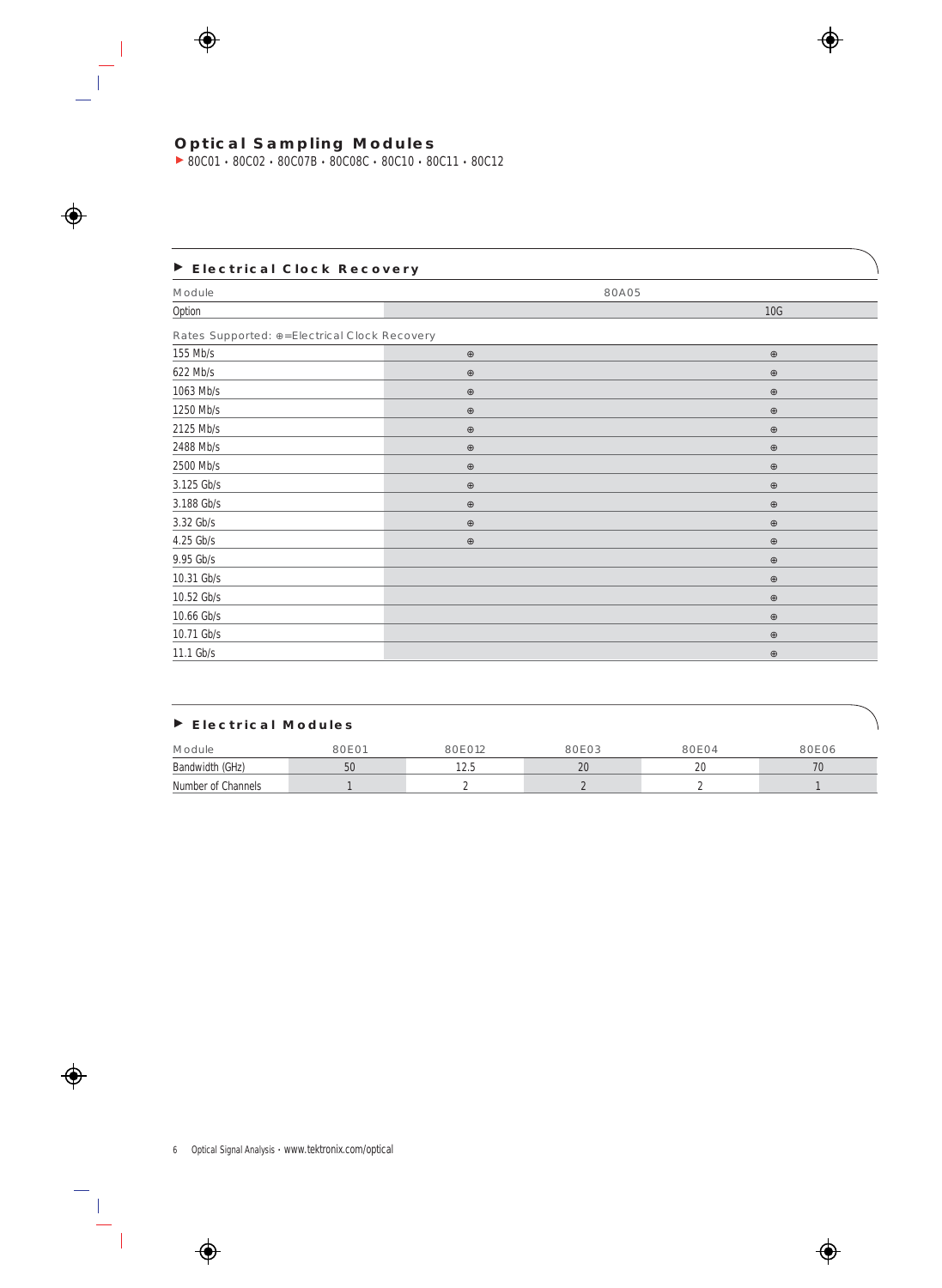80C01 • 80C02 • 80C07B • 80C08C • 80C10 • 80C11 • 80C12

### **Characteristics**

### **Optical Sampling Module Characteristics (Refer to Optical Sampling Modules User Manual for more detailed information)**

|        | <b>Application Type</b>          | Standards and<br><b>Supported Filtering</b><br>Rates                                                                                                                                                                                                        | Number of Input<br>Channels | <b>Effective</b><br><b>Wavelength Range</b> | Calibrated<br>Wavelengths                                        |
|--------|----------------------------------|-------------------------------------------------------------------------------------------------------------------------------------------------------------------------------------------------------------------------------------------------------------|-----------------------------|---------------------------------------------|------------------------------------------------------------------|
| 80C01  | <b>Tributary Telecom</b>         | OC-12/STM-4 (622 Mb/s),<br>OC-48/STM-16 (2.488 Gb/s),<br>OC-192/STM-64<br>$(9.953 \text{Gb/s})$                                                                                                                                                             | $\mathbf{1}$                | 1100 nm to 1650 nm                          | 1310 nm and<br>1550 nm $(\pm 20 \text{ nm})$                     |
| 80C02  | 10 Gb/s Telecom                  | OC-192/STM-64<br>$(9.953 \text{Gb/s})$<br>10GBase-W (9.953 Gb/s)                                                                                                                                                                                            | $\mathbf{1}$                | 1100 nm to 1650 nm                          | 1310 nm and<br>1550 nm $(\pm 20 \text{ nm})$                     |
| 80C07B | Tributary Datacom/Telecom        | Standard Included:<br>OC-48/STM-16 (2.488 Gb/s),<br>InfiniBand, 2 GbE (2.500 Gb/s);<br>Optional (choose any two):<br>OC-3/STM-1 (155 Mb/s),<br>OC-12/STM-4 (622 Mb/s),<br>Fibre Channel (1.063 Gb/s),<br>GbE (1.250 Gb/s), 2G Fibre<br>Channel (2.125 Gb/s) | $\mathbf{1}$                | 700 nm to 1650 nm                           | 780 nm, 850 nm,<br>1310 nm, and 1550 nm<br>$(\pm 20 \text{ nm})$ |
| 80C08C | 10 Gb/s Datacom/Telecom          | OC-192/STM-64 (9.953 Gb/s),<br>10GBase-W (9.953 Gb/s),<br>10GBase-R (10.31 Gb/s),<br>10G Fibre Channel (10.52 Gb/s),<br>ITU-T G.975 FEC (10.664 Gb/s),<br>ITU-T G.709 (10.709 Gb/s),<br>10GbE FEC (11.1 Gb/s)                                               | $\mathbf{1}$                | 700 nm to 1650 nm                           | 780 nm, 850 nm,<br>1310 nm, and 1550 nm<br>$(\pm 20 \text{ nm})$ |
| 80C10  | 40 Gb/s Telecom                  | OC-768/STM-256 (39.813 Gb/s),<br>ITU-T G.709 FEC (43.018 Gb/s)                                                                                                                                                                                              | $\mathbf{1}$                | 1310 nm and 1550 nm                         | 1310 nm and<br>1550 nm $(\pm 20 \text{ nm})$                     |
| 80C11  | 10 Gb/s Datacom/Telecom          | OC-192/STM-64 (9.953 Gb/s),<br>10GBase-W (9.953 Gb/s),<br>10GBase-R (10.31 Gb/s),<br>10G Fibre Channel (10.52 Gb/s),<br>ITU-T G.975 FEC (10.664 Gb/s),<br>ITU-T G.709 (10.709 Gb/s),<br>10GbE FEC (11.1 Gb/s)                                               | $\mathbf{1}$                | 1100 nm and 1650 nm                         | 1310 nm and<br>1550 nm $(\pm 20 \text{ nm})$                     |
| 80C12  | 1 to 4.5 Gb/s<br>Datacom/Telecom | Fibre Channel (1.063 Gb/s),<br>2G Fibre Channel (2.125 Gb/s),<br>4G Fibre Channel (4.250 Gb/s)<br>10GBase-X4 (3.125 Gb/s)<br>10GFC-X4 (3.1875 Gb/s)<br>VSR5-3318 (3.318 Gb/s)                                                                               | 1                           | 700 nm to 1650 nm                           | 850 nm,<br>1310 nm, and<br>1550 nm $(\pm 20 \text{ nm})$         |
|        | $10$ Gb/s<br>Datacom/Telecom     | OC-192/STM-64 (9.953 Gb/s),<br>10GBase-W (9.953 Gb/s),<br>10GBase-R (10.31 Gb/s),<br>10G Fibre Channel (10.52 Gb/s),<br>ITU-T G.975 FEC (10.664 Gb/s),<br>ITU-T G.709 (10.709 Gb/s),<br>10GbE FEC (11.1 Gb/s)                                               |                             |                                             |                                                                  |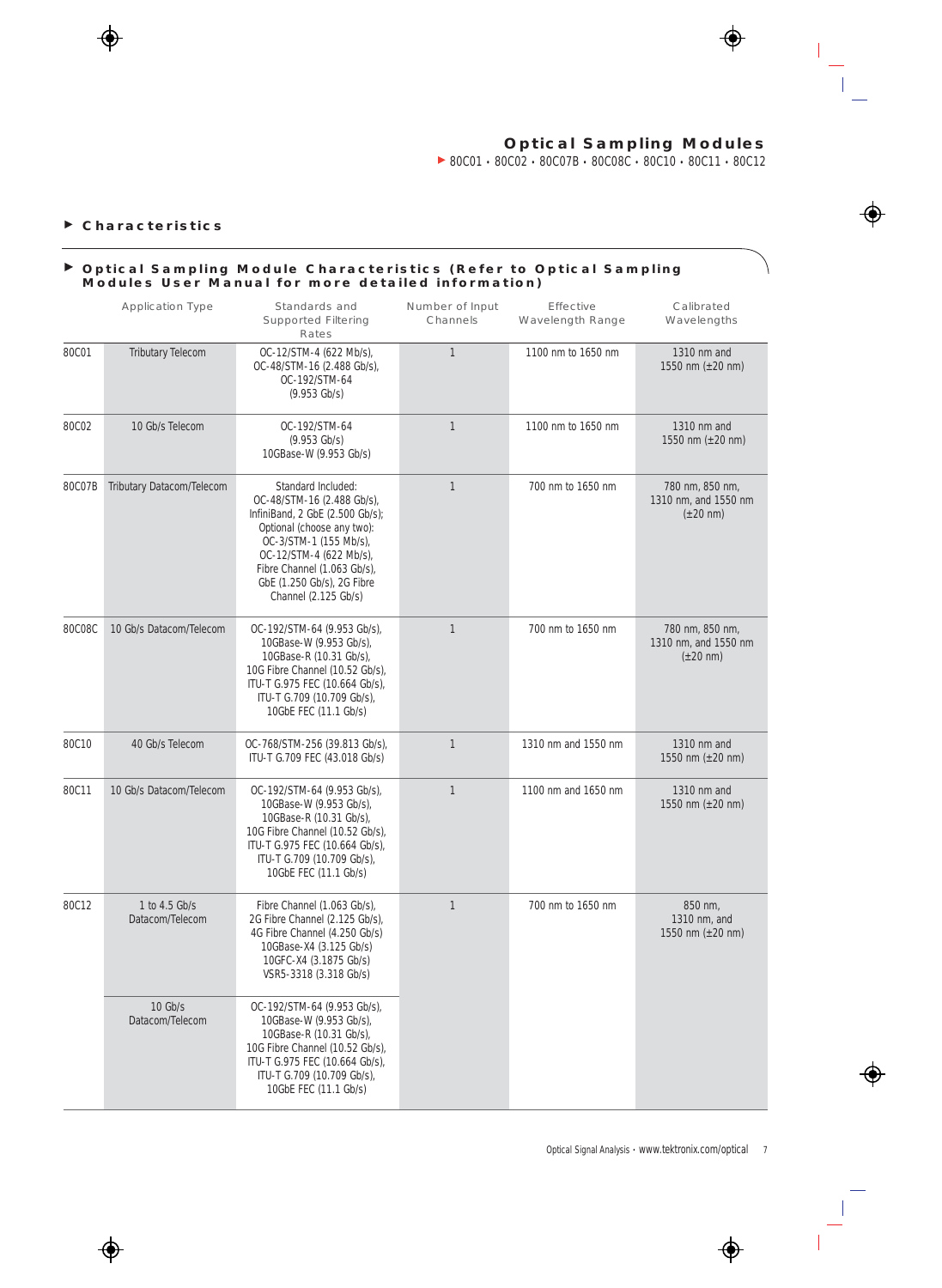80C01 • 80C02 • 80C07B • 80C08C • 80C10 • 80C11 • 80C12

|        | <b>Clock Recovery</b><br>(Optional)                                                                                                                                      | <b>Clock Recovery</b><br>Outputs                                    | <b>Unfiltered Optical</b><br>Bandwidth <sup>*3</sup>         | <b>Absolute Maximum</b><br>Nondestructive<br><b>Optical Input</b>                       | <b>Internal Fiber</b><br><b>Diameter</b> |
|--------|--------------------------------------------------------------------------------------------------------------------------------------------------------------------------|---------------------------------------------------------------------|--------------------------------------------------------------|-----------------------------------------------------------------------------------------|------------------------------------------|
| 80C01  | Option CR: 622 Mb/s,<br>2.488 Gb/s                                                                                                                                       | $\pm$ Clock, $\pm$ Data                                             | 20 GHz                                                       | 5 mW average; 10 mW<br>peak power at wavelength<br>of highest relative<br>responsivity  | 9 µm/125 µm single-mode                  |
| 80C02  | Option CR: 9.953 Gb/s                                                                                                                                                    | Clock, Clock/16,<br>Data                                            | 28 GHz                                                       | 5 mW average; 10 mW<br>peak power at wavelength<br>of highest relative<br>responsivity  | 9 µm/125 µm single-mode                  |
| 80C07B | Option CR1: 155 Mb/s,<br>622 Mb/s, 1.063 Gb/s,<br>1.250 Gb/s, 2.125 Gb/s,<br>2.488 Gb/s, 2.500 Gb/s,<br>2.666 Gb/s                                                       | $\pm$ Clock, $\pm$ Data                                             | $2.5$ GHz                                                    | 5 mW average; 10 mW<br>peak power at wavelength<br>of highest responsivity              | 62.5 µm/125 µm multi-mode                |
| 80C08C | Option CR1: 9.953 Gb/s,<br>10.31 Gb/s;<br>Option CR2: 10.31 Gb/s,<br>10.52 Gb/s;<br>Option CR4: Continuous<br>from 9.8 Gb/s to 12.6 Gb/s                                 | Clock, Clock/16                                                     | 10 GHz                                                       | 1 mW average; 10 mW<br>peak power at wavelength<br>of highest responsivity              | 62.5 µm/125 µm multi-mode                |
| 80C10  | Future Upgradeable                                                                                                                                                       | Future                                                              | 65 GHz                                                       | 20 mW average; 60 mW<br>peak power at wavelength<br>of highest relative<br>responsivity | 9 µm/125 µm single-mode                  |
| 80C11  | Option CR1: 9.953 Gb/s;<br>Option CR2: 9.953 Gb/s,<br>10.664 Gb/s; Option CR3:<br>9.953 Gb/s, 10.709 Gb/s;<br>Option CR4: Continuous<br>between 9.8 Gb/s<br>to 12.6 Gb/s | CR1: Clock,<br>Clock/16, Data;<br>CR2, CR3, CR4:<br>Clock, Clock/16 | 28 GHz                                                       | 5 mW average; 10 mW<br>peak power at wavelength<br>of highest responsivity              | 9 µm/125 µm single-mode                  |
| 80C12  | Provided by 80A05<br>(sold separately)                                                                                                                                   | <b>ELECTRICAL</b><br>SIGNAL OUT                                     | 9 GHz (for all<br>options except 10G)<br>10 GHz (Option 10G) | 1 mW average; 10 mW<br>peak power at wavelength<br>of highest responsivity              | 62.5 µm/125 µm<br>multi-mode             |

### **Optical Sampling Module Characteristics (continued)**

\*3 Values shown are warranted unless printed in an italic typeface which represents a typical value.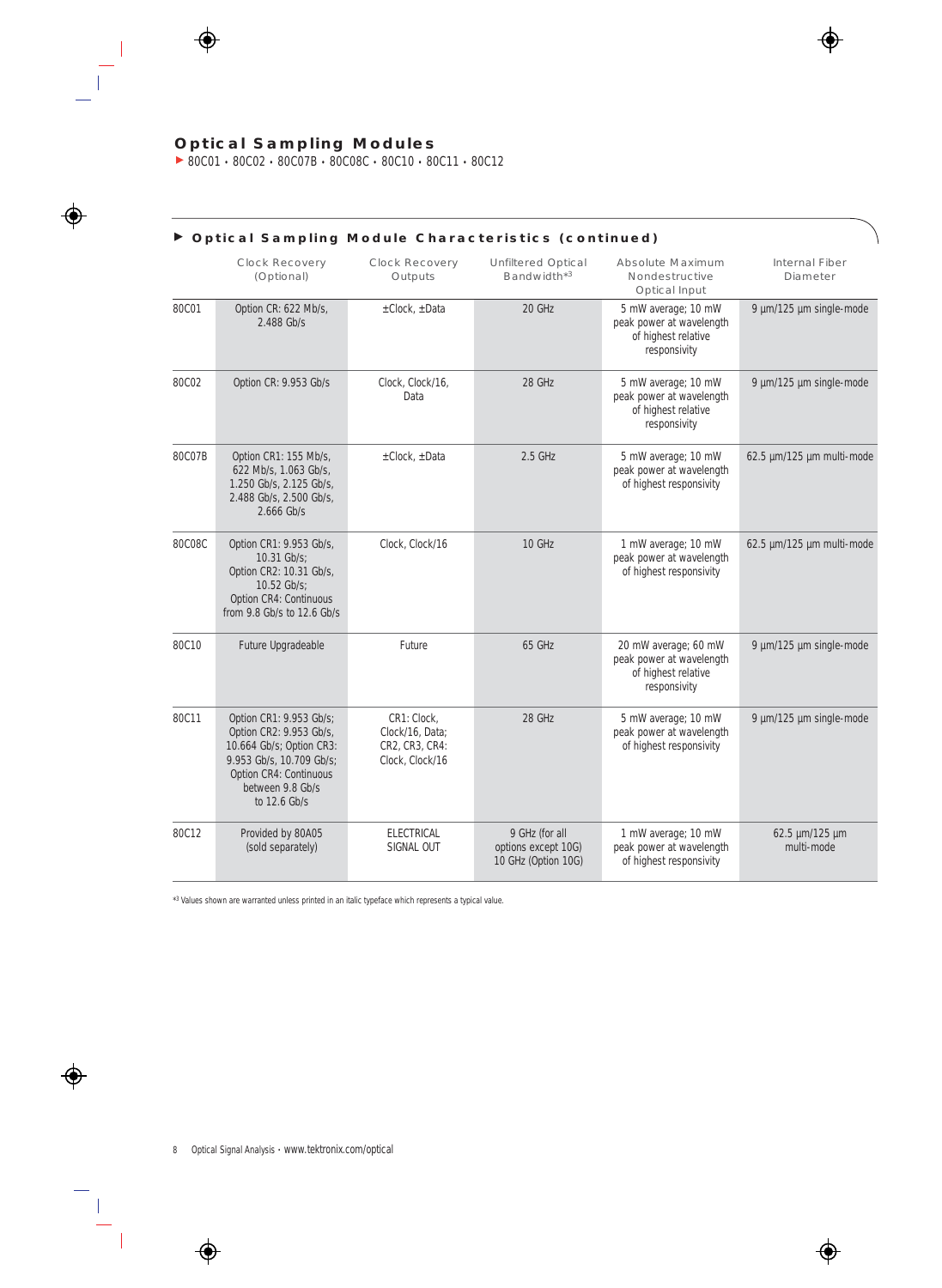▶ 80C01 • 80C02 • 80C07B • 80C08C • 80C10 • 80C11 • 80C12

|        | <b>Optical Return Loss</b>                  | <b>Fiber Input Accepted</b> | <b>RMS Optical</b><br>Noise (typical)                                                                                                                                                                                                                                                                     | <b>RMS Optical</b><br>Noise (maximum)                                                                                                                                                                                                                                                    | Independent<br><b>Channel Deskew</b> |
|--------|---------------------------------------------|-----------------------------|-----------------------------------------------------------------------------------------------------------------------------------------------------------------------------------------------------------------------------------------------------------------------------------------------------------|------------------------------------------------------------------------------------------------------------------------------------------------------------------------------------------------------------------------------------------------------------------------------------------|--------------------------------------|
| 80C01  | $>30$ dB                                    | Single-mode                 | 8.0 µW at 622 Mb/s,<br>2.488 Gb/s, 9.953 Gb/s,<br>12.5 GHz;<br>15.0 µW at 20 GHz                                                                                                                                                                                                                          | 12.0 µW at 622 Mb/s,<br>2.488 Gb/s, 9.953 Gb/s,<br>12.5 GHz;<br>25 µW at 20 GHz                                                                                                                                                                                                          | Standard                             |
| 80C02  | $>30$ dB                                    | Single-mode                 | 6.0 µW at 9.953 Gb/s,<br>12.5 GHz;<br>10.0 µW at 20 GHz;<br>15.0 µW at 30 GHz                                                                                                                                                                                                                             | 10.0 µW at 9.953 Gb/s,<br>12.5 GHz mode;<br>15 µW at 20 GHz;<br>30 µW at 30 GHz                                                                                                                                                                                                          | Standard                             |
| 80C07B | >14 dB (multi-mode)<br>>24 dB (single-mode) | Single- or multi-mode       | 0.50 µW at 155 Mb/s,<br>622 Mb/s, 1063 Mb/s,<br>$1250$ Mb/s;<br>$0.70 \mu W$<br>at 2.488/2.500 Gb/s                                                                                                                                                                                                       | 1.0 µW at 155 Mb/s,<br>622 Mb/s, 1063 Mb/s,<br>1250 Mb/s;<br>1.5 µW at 2.488/2.500 Gb/s                                                                                                                                                                                                  | Standard                             |
| 80C08C | >14 dB (multi-mode)<br>>24 dB (single-mode) | Single- or multi-mode       | 1.7 µW at all filter rates                                                                                                                                                                                                                                                                                | 3.0 µW at all filter rates                                                                                                                                                                                                                                                               | Standard                             |
| 80C10  | $>30$ dB                                    | Single-mode                 | 40 µW at 39.813 Gb/s,<br>43.018 Gb/s (1550 nm);<br>75 µW at 39.813 Gb/s,<br>$43.018$ Gb/s $(1310$ nm);<br>30 µW at 30 GHz mode<br>$(1550 \text{ nm})$ ;<br>55 µW at 30 GHz mode<br>$(1310 \text{ nm})$ ;<br>85 µW at 65 GHz mode<br>$(1550 \text{ nm})$ ;<br>150 µW at 65 GHz mode<br>$(1310 \text{ nm})$ | 60 µW at 39.813 Gb/s,<br>43.018 Gb/s (1550 nm);<br>110 µW at 39.813 Gb/s,<br>43.018 Gb/s (1310 nm);<br>50 µW at 30 GHz<br>$(1550 \text{ nm})$ ;<br>90 µW at 30 GHz<br>$(1310 \text{ nm})$ ;<br>120 $\mu$ W at 65 GHz<br>$(1550 \text{ nm})$ ;<br>220 µW at 65 GHz<br>$(1310 \text{ nm})$ | Standard                             |
| 80C11  | $>30$ dB                                    | Single-mode                 | 5.5 µW at all filter rates;<br>10.0 µW at 20 GHz<br>20.0 µW at 30 GHz                                                                                                                                                                                                                                     | 8.0 µW at all filter rates;<br>14.0 µW at 20 GHz<br>30.0 µW at 30 GHz                                                                                                                                                                                                                    | Standard                             |
| 80C12  | >14 dB (multi-mode)<br>>24 dB (single-mode) | Single- or multi-mode       | 1.7 µW (all filters except<br>Option 10G)<br>3.4 µW ('Full BW' and<br>Option 10G filters)                                                                                                                                                                                                                 | 3.0 µW (all filters except<br>Option 10G)<br>6.0 µW ('Full BW' and<br>Option 10G filters)                                                                                                                                                                                                | Standard                             |

# **Optical Sampling Module Characteristics (continued)**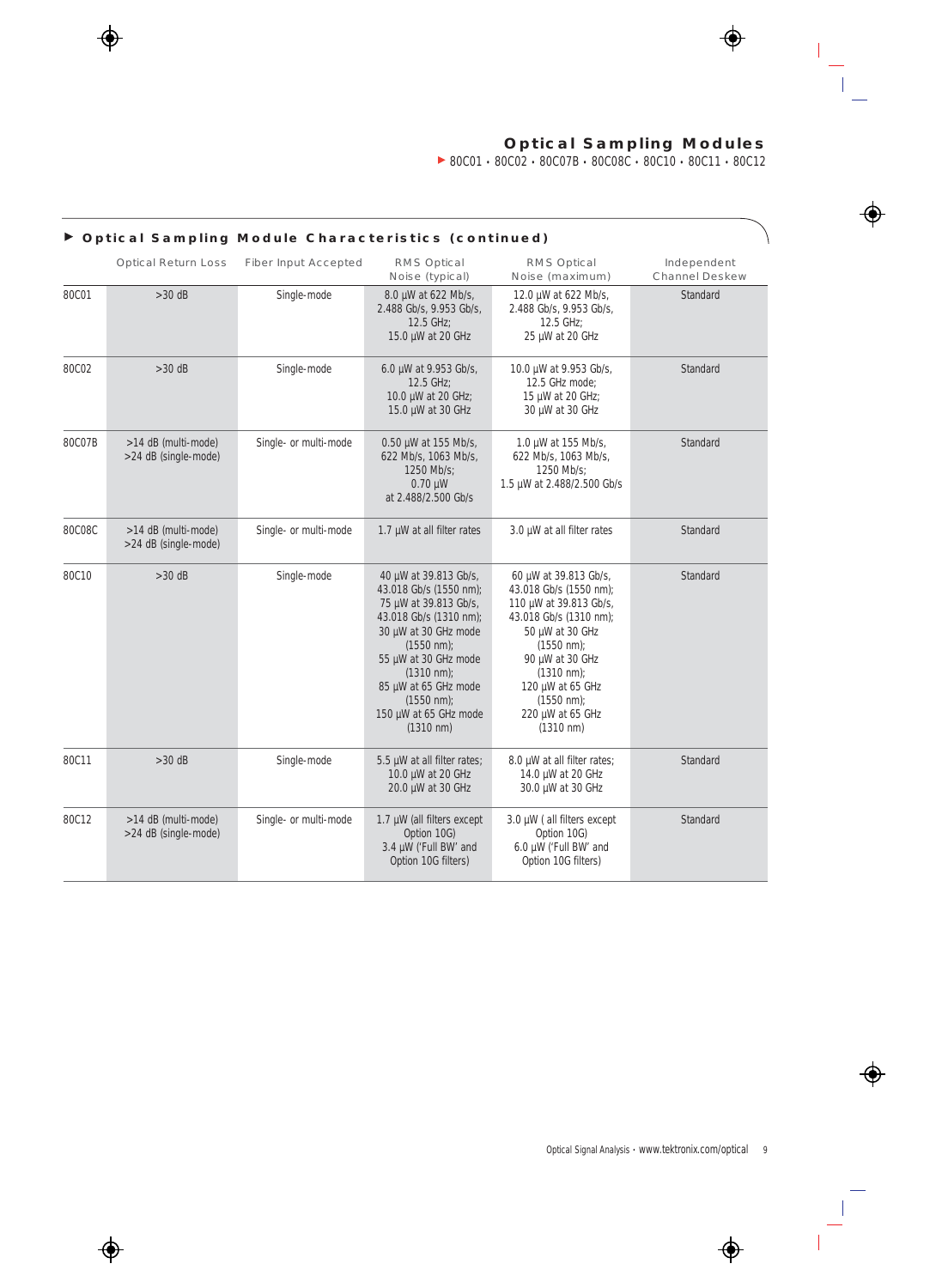80C01 • 80C02 • 80C07B • 80C08C • 80C10 • 80C11 • 80C12

|        | Optical Sampling Module Characteristics (continued) |                    |                             |                                |                                                                              |
|--------|-----------------------------------------------------|--------------------|-----------------------------|--------------------------------|------------------------------------------------------------------------------|
|        | <b>Offset Capability</b>                            | <b>Power Meter</b> | <b>Power Meter</b><br>Range | <b>Power Meter</b><br>Accuracy | Mask Test<br>Optical Sensitivity*4                                           |
| 80C01  | Standard                                            | Standard           | $+4$ dBm to $-30$ dBm       | 5% of reading                  | $-8$ dBm at 622 Mb/s.<br>2.488 Gb/s, 9.953 Gb/s;<br>$-5.0$ dBm at 20 GHz     |
| 80C02  | Standard                                            | Standard           | $+4$ dBm to $-30$ dBm       | 5% of reading                  | $-9$ dBm at 9.953 Gb/s:<br>$-7$ dBm at 20 GHz;<br>$-4$ dBm at 30 GHz         |
| 80C07B | Standard                                            | Standard           | $+4$ dBm to $-30$ dBm       | 5% of reading                  | $-22$ dBm at 155 Mb/s,<br>622 Mb/s; -20 dBm at<br>2488/2500 Mb/s             |
| 80C08C | Standard                                            | Standard           | $0$ dBm to $-30$ dBm        | 5% of reading                  | -15 dBm at all filter rates                                                  |
| 80C10  | Standard                                            | Standard           | $+13$ dBm to $-21$ dBm      | 5% of reading                  | 0 dBm at 39.813 Gb/s,<br>43.018 Gb/s: 0 dBm at<br>30 GHz; +3 dBm at 65 GHz   |
| 80C11  | Standard                                            | Standard           | $+4$ dBm to $-30$ dBm       | 5% of reading                  | -10 dBm at all filter rates:<br>$-7$ dBm at 20 GHz:<br>-4 dBm at 30 GHz      |
| 80C12  | Standard                                            | Standard           | $0$ dBm to $-30$ dBm        | 5% of reading                  | -15 dBm (for all options<br>except Option 10G)<br>$-12$ dBm (for Option 10G) |

### **Optical Sampling Module Characteristics (continued)**

\*4Smallest power level for mask test. Values represent theoretical typical sensitivity of NRZ eyes for competitive comparison purposes. Assumes instrument peak-peak noise consumes most of the mask margin.

## **Physical Characteristics for Optical Sampling Modules**

|        | Dimensions (mm/inches) |        |          | Weight (kg/lb)         |
|--------|------------------------|--------|----------|------------------------|
|        | Width                  | Height | Depth    | <b>Net</b>             |
| 80C01  | 165/6.5                | 25/1.0 | 305/12.0 | <2.61/ <sub>5.75</sub> |
| 80C02  | 165/6.5                | 25/1.0 | 305/12.0 | <2.61/ <sub>5.75</sub> |
| 80C07B | 165/6.5                | 25/1.0 | 305/12.0 | <1.36/<3.0             |
| 80C08C | 165/6.5                | 25/1.0 | 305/12.0 | <1.22/<2.7             |
| 80C10  | 165/6.5                | 25/1.0 | 305/12.0 | <2.61/<5.75            |
| 80C11  | 165/6.5                | 25/1.0 | 305/12.0 | <1.22/<2.7             |
| 80C12  | 165/6.5                | 25/1.0 | 305/12.0 | < 2.61 / < 5.75        |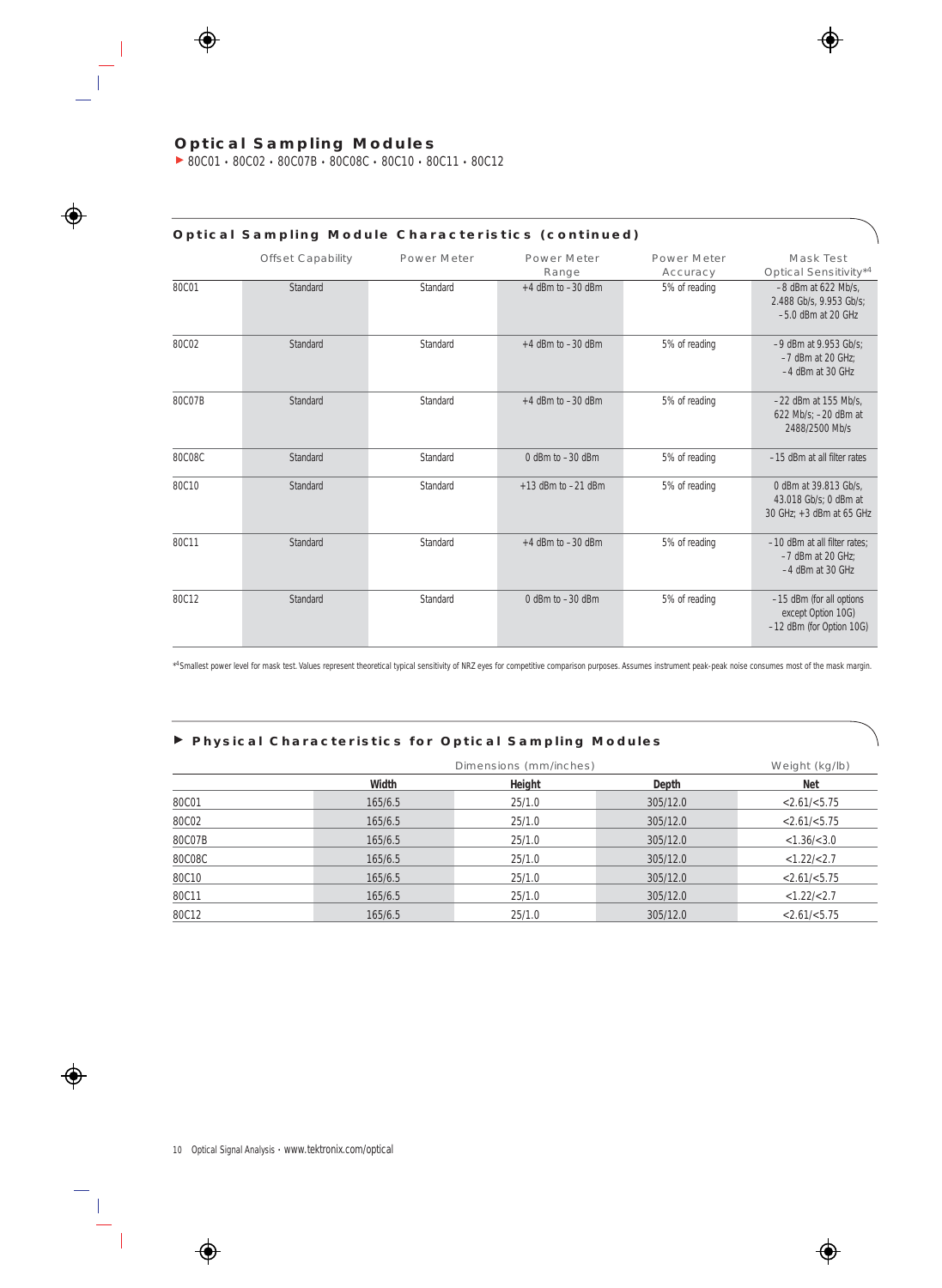### **Ordering Information**

#### **80C01**

Optical Sampling Module.

Includes: User manual, FC/PC optical connector. Frequency response curves for 622, 2488 and 9953 Mb/s filter rates.

Opt. CR - 622 and 2488 Mb/s clock recovery.

#### **80C02**

Optical Sampling Module.

Includes: User manual, FC/PC optical connector. Frequency response curves for 9.953 Gb/s

Opt. CR - 9.953 Gb/s clock recovery.

### **80C07B**

filter rates.

Multi-rate Datacom and Telecom Optical Sampling Module.

Includes: User Manual, FC/PC Optical Connector. Frequency response curves for 2.488, 2.500 Gb/s data rates plus selected filter option data rates.

Opt. CR1 – 155/622/1063/1250/2125/2488/ 2500/2666 Mb/s clock/data recovery.

User must select any one (1) of the following filter options:

Opt. F1 – 155, 622 Mb/s.

Opt. F2 – 155, 1063 Mb/s.

Opt. F3 – 155, 1250 Mb/s.

Opt. F4 – 155, 2125 Mb/s.

Opt. F5 – 622, 1063 Mb/s.

Opt. F6 – 622, 1250 Mb/s.

Opt. F7 – 622, 2125 Mb/s.

Opt. F8 – 1063, 1250 Mb/s.

Opt. F9 – 1063, 2125 Mb/s.

Opt. F10 – 1250, 2125 Mb/s.

#### **80C08C**

Multi-rate Datacom and Telecom Optical Sampling Module.

Includes: User Manual, FC/PC optical connector.

Frequency response curves for 9.953, 10.31, 10.52, 10.66, 10.71, 11.1 Gb/s filter rates.

Opt. CR1 – 9.953, 10.31 Gb/s clock recovery. Opt. CR2 – 10.31, 10.52 Gb/s clock recovery.

Opt. CR4 – Continuous rate clock recovery supporting any standard or user-definable rate in the range from 9.8 to 12.6 Gb/s.

#### **80C10**

Multi-rate Optical Sampling Module.

Includes: User manual, FC/PC optical connector.

Frequency response curves for 39.813 and

43.108 Gb/s filter rates.

80C10E1 – Bundled ordering configuration includes 80C10 plus one 80E06 single-channel 70+ GHz electrical module.

#### **80C11**

Multi-rate Datacom and Telecom Optical Sampling Module.

Includes: User Manual, FC/PC optical connector.

Frequency response curves for 9.953, 10.31,

10.52, 10.66, 10.71, 11.1 Gb/s filter rates. Opt. CR1 – 9.953 Gb/s clock recovery.

Opt. CR2 – 9.953, 10.66 Gb/s clock recovery.

Opt. CR3 – 9.953, 10.71 Gb/s clock recovery.

Opt. CR4 – Continuous rate clock recovery supporting any standard or user-definable rate in the range from 9.8 to 12.6 Gb/s.

#### **80C12**

Multi-rate Datacom and Telecom Optical Sampling Module.

Includes: User Manual, FC/PC optical connector.

Frequency response curves for all included reference receiver filter rates.

Clock recovery is available using the 80A05. The 80C12 Multi-rate Telecom & Datacom Optical Sampling Module is available with a wide variety of factory-configured signal conditioning options. These options provide a variety of reference receiver filtering and unfiltered signal acquisition bandwidths. The user must specify one of the following options when ordering this module:

Opt. F1 – 1063, 2125, 4250 Mb/s Filters, 4.25 GHz Full Bandwidth.

Opt. F2 – 2125, 4250 Mb/s Filters, 9 GHz Full Bandwidth.

Opt. F3 – 1063, 2125 Mb/s Filters, 9 GHz Full Bandwidth.

Opt. F4 – 2125, 3125, 3187.5, 4250 Mb/s Filters, 4.25 GHz Full Bandwidth.

Opt. F5 – 3125, 3187.5, 4250 Mb/s Filters, 9 GHz Full Bandwidth.

Opt. F6 – 2125, 3125, 3187.5 Mb/s Filters, 9 GHz Full Bandwidth.

Opt. FC – 3125, 3187.5, 3318 Mb/s Filters, 9 GHz Full Bandwidth.

Opt. 10G – 9.95, 10.31, 10.52, 10.66, 10.71, 11.1 Gb/s Filters, 10 GHz Full Bandwidth.

#### **Service**

Opt. C3 - Calibration Service 3 Years.

Opt. C5 - Calibration Service 5 Years.

Opt. D1 – Calibration Data Report.

Opt. D3 – Calibration Data Report 3 Years (with Option C3).

Opt. D5 – Calibration Data Report 5 Years (with Option C5).

Opt. R3 – Repair Service 3 Years.

Opt. R5 - Repair Service 5 Years.

#### **Optical Connector Accessories**

While the FC/PC connector is standard with the 8000 Series optical sampling modules, the input connector type can be interchanged with any of the following standard adapters:

ST/PC – Order 119-4513-00.

D4/PC – Order 119-4514-00.

Biconic – Order 119-4515-00.

FC/APC – Order 119-5115-00.

SMA 2.5 – Order 119-4517-00.

SC/APC – Order 119-5116-00.

DIN/PC 47256 – Order 119-4546-00.

HP/PC – Order 119-4556-00.

SMA – Order 119-4557-00.

DIAMOND 3.5 – Order 119-4558-00.

# **Optical Sampling Modules**

80C01 • 80C02 • 80C07B • 80C08C • 80C10 • 80C11 • 80C12